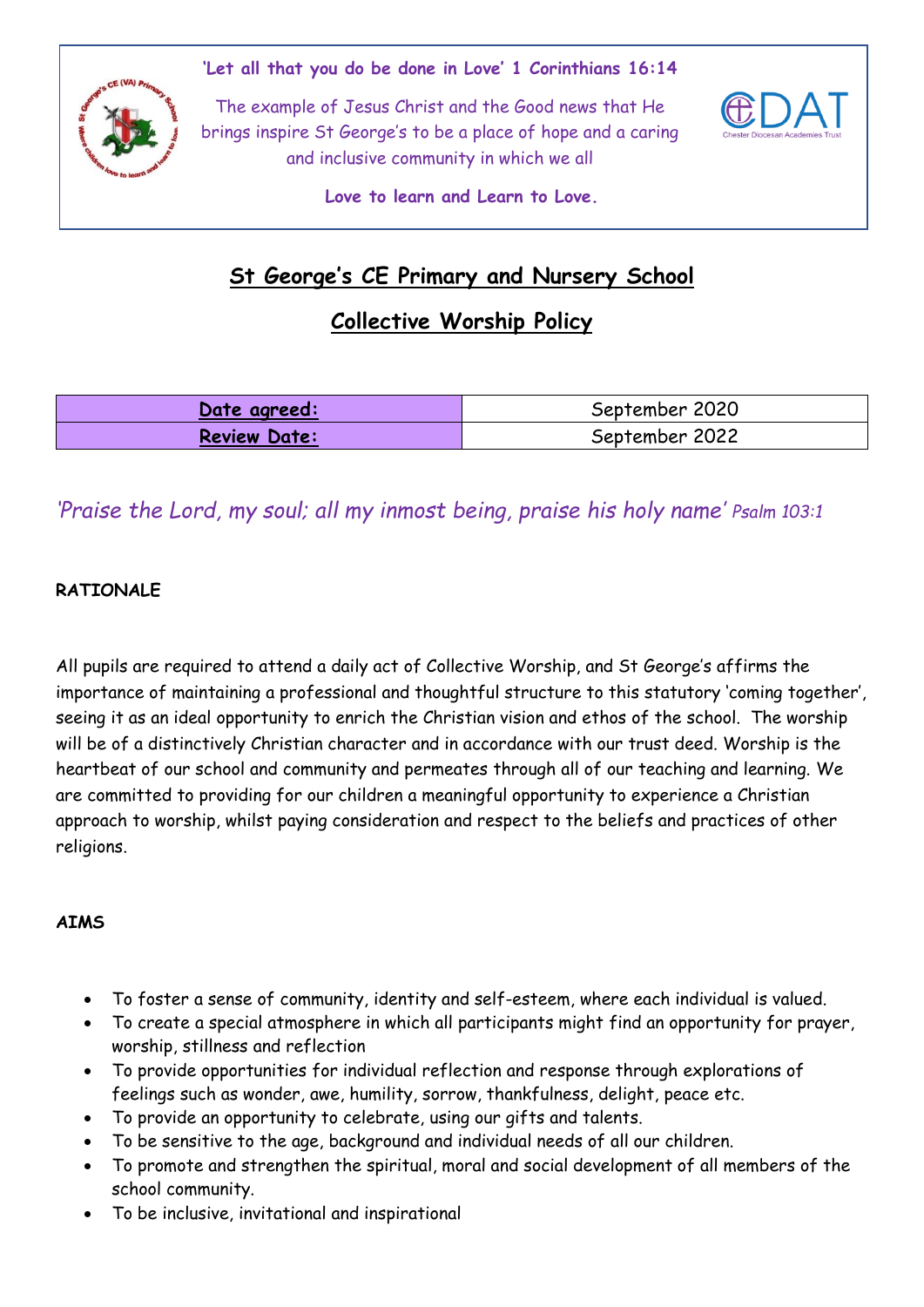- Although RE and Collective Worship are distinct activities, we feel the common elements afford a unique opportunity to link the two, so enhancing the effect of both. Through careful planning the daily act of worship can provide an intentional learning experience, which promotes and enhances the rest of the curriculum. Additionally, the themes for collective worship form a common strand for everyone involved in their preparation and delivery, focusing the message of shared vision and values and promoting opportunity for meaningful reflection.
- Collective Worship themes are chosen with the following in mind:
	- Christian Values including the school's core values: Love, Compassion, Friendship, Thankfulness, Truthfulness, Forgiveness and Hope, that help to put our vision into practice
	- The patterns of a year as depicted by the main religions.
	- Concepts which are central to traditional Christian belief.
	- Aspects of Christian Anglican worship.
	- Stories from the Bible and other religious writings.
	- Reflections on symbolism.
	- Christianity in a multi-faith world.
- Whilst seeking to fulfil the aims set out above, care will be taken to explore a variety of approaches in a constant search for quality experiences. The following will, at various times, play a prominent part in Collective Worship: story, prayer, visual aids, drama, role-play, dance, music, stillness, questions and answers, visiting clergy and other visitors, children's contributions.
- Parents have a right to withdraw their children from the daily act of Collective Worship. The Headteacher will be happy to discuss any concerns parents may have about this aspect of the school day.

#### **CODE OF PRACTICE FOR COLLECTIVE WORSHIP**

#### **Organisation, Content & Structure**

*The whole school, including members of staff, meet together in school on Monday, Thursday and Friday morning and in church on Wednesday morning for whole school Collective Worship. On Tuesday morning KS 1 & KS2 hold separate Key stage CW (in the hall) or House / Class CW (in classrooms or outdoors). Worship usually lasts approximately 20-25 minutes, but the length of collective worship may vary. Various people assist the head in conducting whole school worship and the vicar of St George's conducts the collective worship in church on Wednesdays, with a rota team, including other local clergy. Visitors play an important part in the life of our school and regularly contribute to collective worship, as do members of charitable organisations, to offer their expertise to the school.*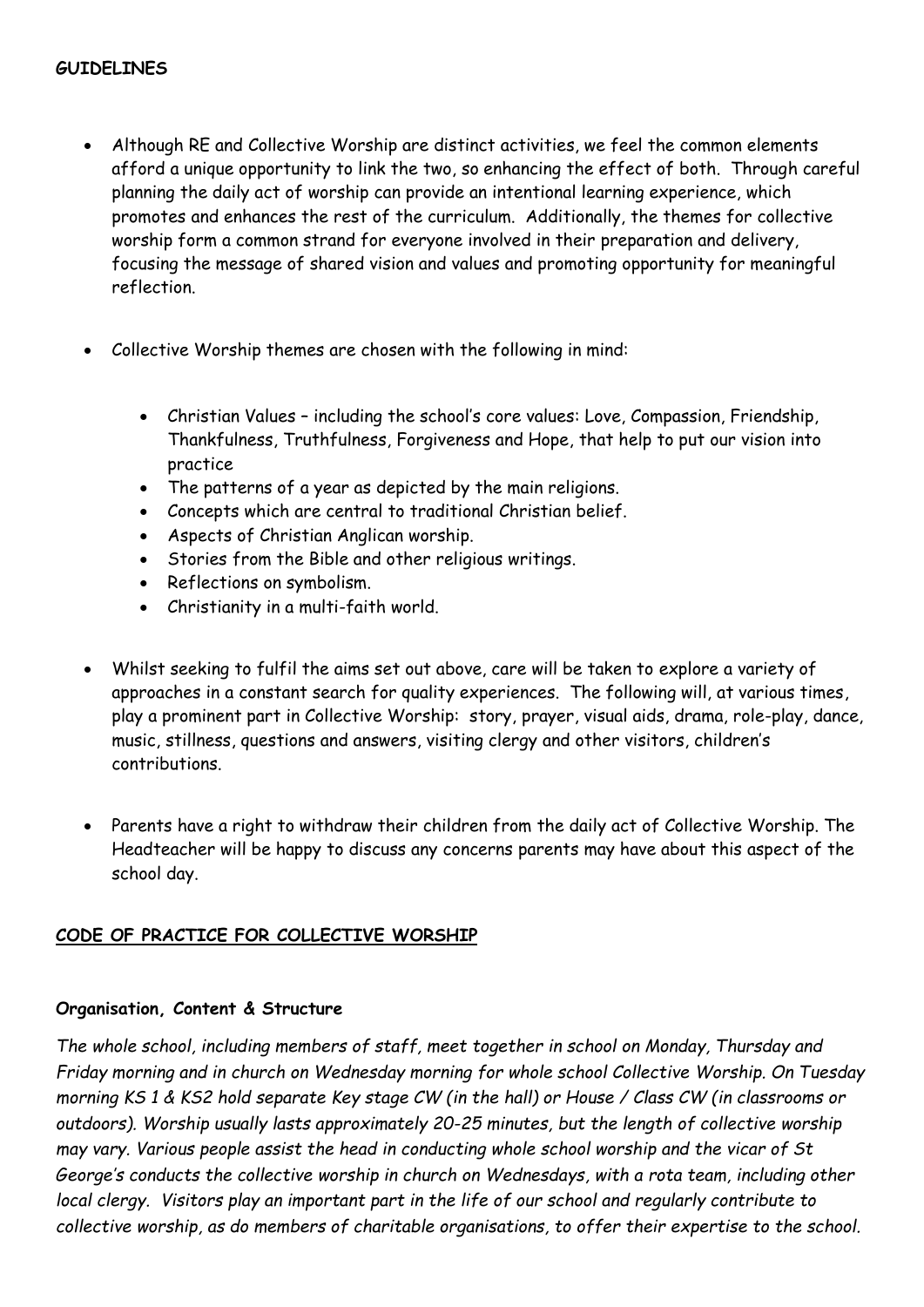*On major festivals or occasions (e.g. Harvest, Christmas, Easter, Leavers service), collective worship is held in St George's church.*

*Collective Worship follows the four elements of* Welcome*,* Learning*,* Reflecting *and* Responding *– which match the* Windows*,* Mirrors*,* Doors *strategy.*

*The Candle* is lit at the start of worship, as children are asked to prepare for worship and to mark *that worship has begun.*

*The Window is used as the symbol for an 'OW' or 'WOW' moment, and children are invited to recall an example of when they may have used the value previously.*

*The Mirror symbol encourages children to reflect upon how their learning about the value may have challenged or changed them.*

*Finally, the Door prompts children to consider what they might do as a practical response to their journey.*

*Although all elements of this may not feature in every worship, aspects will be used to structure worship and help the children grow their spiritual and moral development.*

*At the end of a half term each class in turn will present their learning and reflections on the value and the impact it has had on them as individuals and collectively as groups of people in the living community.*

*The following ongoing daily pattern is generally followed;*

- *Monday 10am: whole school worship led by Headteacher, Deputy headteacher or on occasions, a visitor from the local community, e.g. local church, charity or organisation*
- *Tuesday KS1/KS2 - Pupil led class or house group worship in classrooms or outdoor areas*

*Wednesday 9am: led by Vicar, or on occasion a visitor or other minister, leads whole school collective worship in church. Parents are welcome to join us*

*Thursday 10am: Whole school collective worship: Songs of Praise* 

*Friday 10am: 'Let Your Light Shine' Celebration family worship led by Headteacher or Deputy headteacher*

 *There are also regular class led Friday acts of collective worship*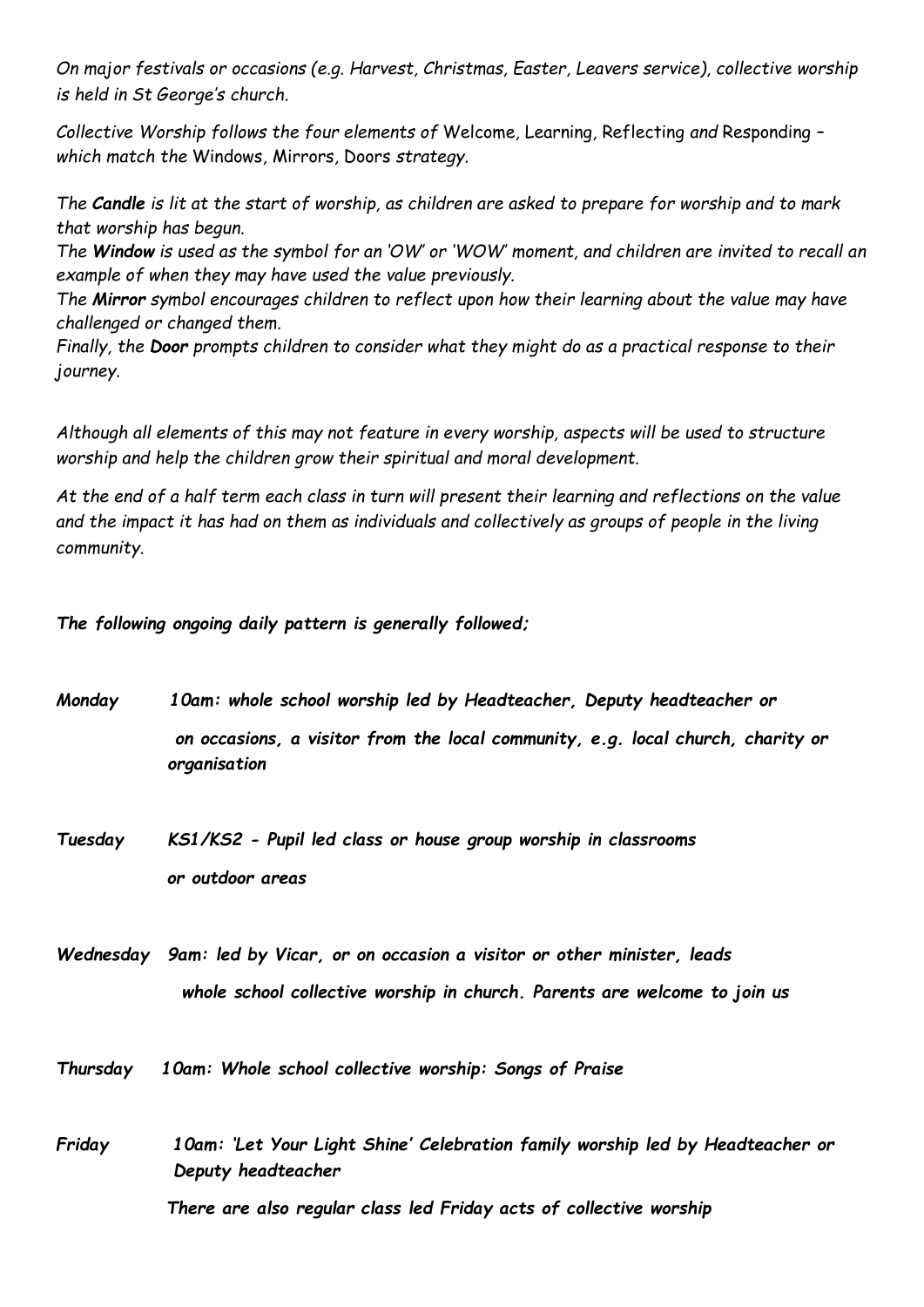## *Content*

*It is the responsibility of the leader of each act of collective worship to plan for and to include a variety of ingredients within the clearly stated theme. This may involve liaison with the music or worship co-ordinator, where necessary.*

*The content of the worship can include use of stories, poems, drama, songs, visual aids, prayers, and moments of reflective silence, focal points, interactive activities for the children, slides or DVD presentations. A collection of resources is available in school as an aid to planning collective worship.* 

*It should be noted that an 'assembly' is not an 'act of collective worship' but a gathering of the school for other purposes, e.g. notices, behaviour chats etc*

*We have developed a range of themes and topics through which collective worship takes place. An overarching theme, usually based on one of the Christian values, is chosen for each half term and weekly planning is developed from this. Planning and evaluation is done around the 4 key parts of worship: Welcome, Learning, Reflecting and Responding.*

*Each act of collective worship will include some of the following elements:*

- *celebration of the major festivals of Christianity and of other faiths;*
- *presentation of Bible stories;*
- *topical matters from the news or the locality;*
- *using literature with implicit or explicit religious teaching;*
- *appreciation of the natural world and human activity;*
- *appreciation of the talents, achievements and work of ourselves and others;*
- *visitors who represent organisations who have a brief acceptable to the school;*
- *prayer in different forms – eg formal, children's own, silence and meditation. These might include praise, seeking forgiveness, asking on behalf of self and others and quiet reflection;*
- *use of music (this will include CDs as an introduction and conclusion, singing and instrumental playing by members of the school), drama etc;*
- *use of appropriate artefacts and focal points (candle, cross, flowers etc.)*
- *participation by the children;*
- *using collects, responses, hymns and psalms as a focus for short acts of worship.*

## **Class Worship**

All classrooms have a reflection area that is set up and changed with the children each half term. These areas support the class worship and contain many of the artefacts and resources needed for class worship and reflection –eg candles, cross, Bible, prayer and response opportunities.